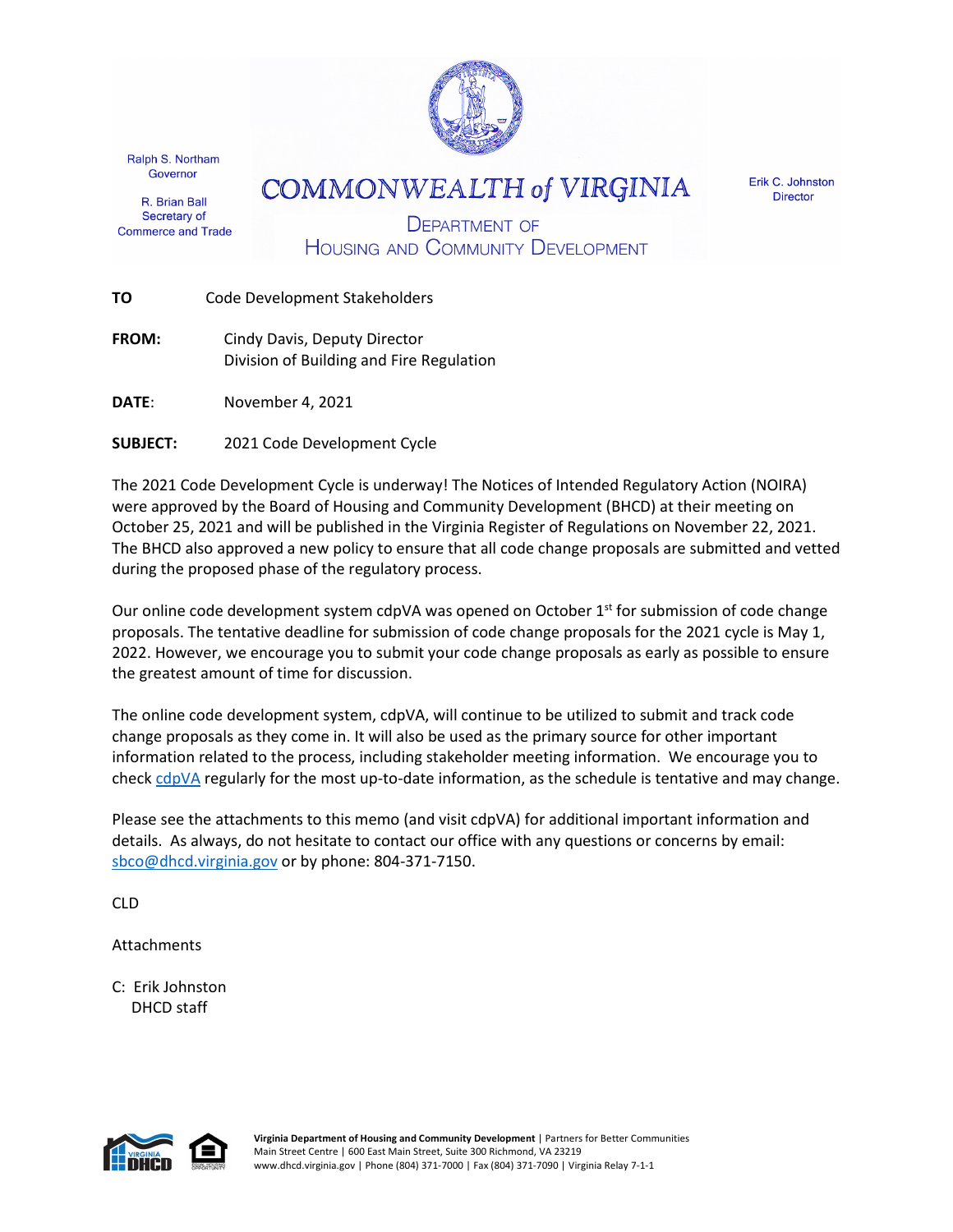## **General Stakeholder Workgroup Meetings**

General Stakeholder Workgroup meetings will be convened three times during the proposed regulations phase, for the purpose of discussing all individual code change proposals. The following is the tentative schedule for the 1st General Stakeholder Workgroup meetings:

> **March 1, 2022:** VCC (Virtual) **March 2, 2022:** VEBC (Virtual) **March 3, 2022:** Energy (Virtual) **March 4, 2022:** VMC and SFPC (Virtual) **March 8, 2022:** Residential (Virtual) **March 9, 2022:** Trades (Virtual)

Meeting agendas will be posted to cdpVA and distributed to our Code Development stakeholders list (via Constant Contact) approximately 3 weeks prior to each set of General Stakeholder Workgroup meetings. The agendas will include a list of proposals that will be discussed at the meeting, as well as the meeting time and virtual meeting links.

# **Descriptions of General Stakeholder Meetings (Subject Matter Groupings)**

**VCC:** Virginia Construction Code (USBC Part I) including USBC Part I administrative provisions; IBC; VCS; VADR; IBSR; and MHSR.

**VEBC:** Virginia Existing Building Code (USBC Part II) including USBC Part II administrative provisions; and IEBC.

**Energy:** All technical energy provisions of the VCC, IECC and IRC; does not include administrative provisions.

**VMC:** Virginia Maintenance Code (USBC Part III) including USBC Part III administrative provisions.

**SFPC:** Virginia Statewide Fire Prevention Code including SFPC administrative provisions.

**VRC:** Residential technical provisions of the VCC and the IRC; does not include administrative or trades provisions

**Trades:** All technical trade provisions (mechanical, electrical, plumbing and fuel gas), including residential trade provisions, of the VCC, IRC, IPC, IMC, and IFGC; does not include administrative provisions.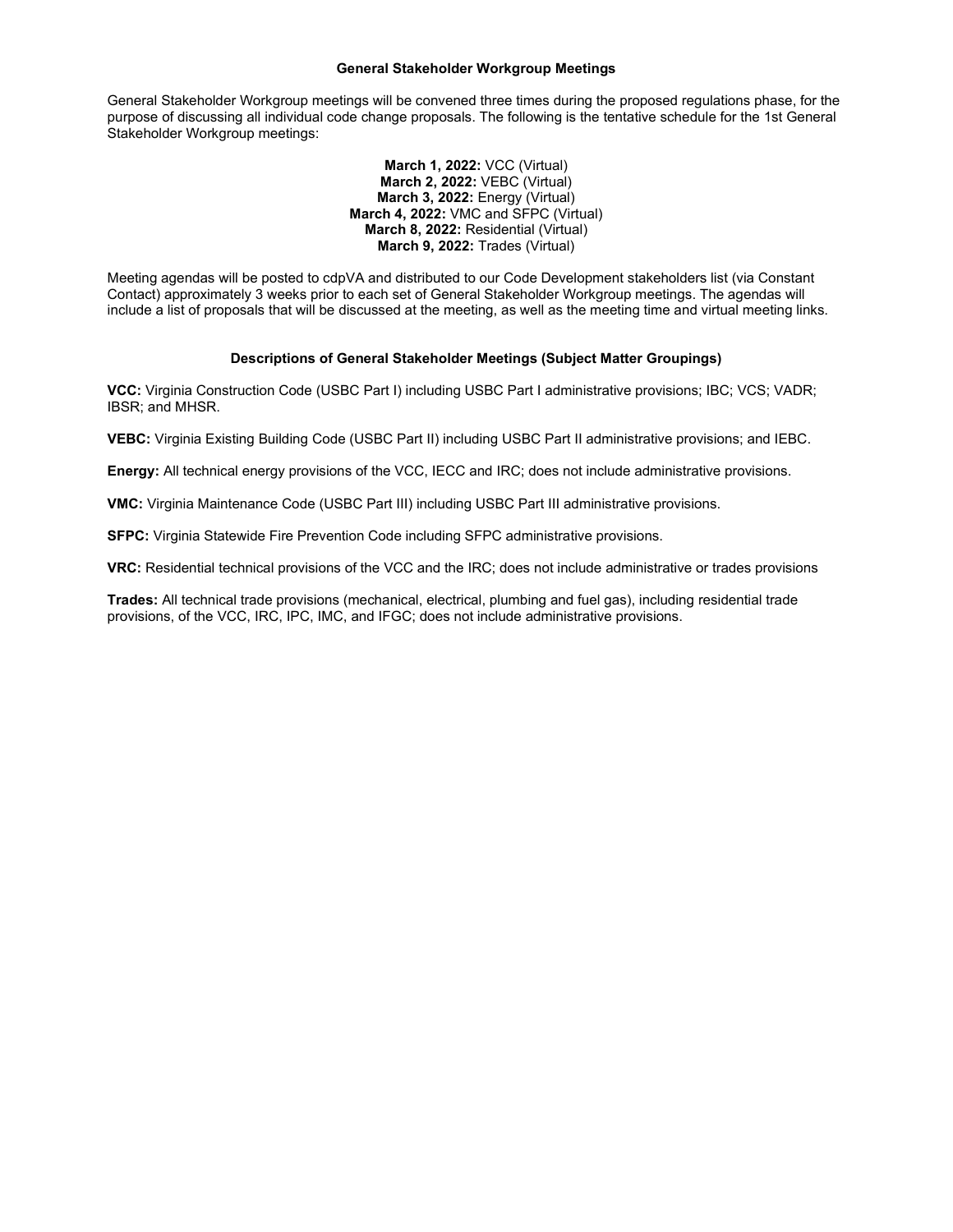## **Study groups**

The following Study Groups are currently being formed for the 2021 Virginia Code Development Cycle:

**2021 In-Building Emergency Communications Study Group:** During the 2018 Code Development Cycle, the Board of Housing and Community Development (BHCD) considered proposals B916-18, B916.1-18 and B918.1-18, to amend the USBC requirements related to in-building emergency communications. Proposals B916-18 and B918.1-18 were not approved, but the BHCD determined that additional discussions were needed and directed DHCD staff to convene a group of interested stakeholders to continue the discussions during the 2021 Code Development Cycle: **1st Meeting December 1, 2021 (Virtual)**

**2021 Active Shooter and Hostile Threats in Public Buildings Study Group:** During the 2020 Session of the General Assembly, HB 670 and SB 333 directed the Department of Housing and Community Development to convene stakeholders to develop proposals for changes to the USBC and SFPC that assist in the provision of safety and security measures (door locks, barricade devices, and other door and window measures) for public buildings, for active-shooter or hostile threats: **1st Meeting December 8, 2021 (Virtual)**

**2021 Residential Sprinklers Study Group:** During the 2018 Code Development Cycle, the Board of Housing and Community Development considered proposals RB313.1-18 and RB310.11-18, to require automatic sprinkler systems to be installed in new one and two-family dwellings and townhouses. The proposals were not approved, but the Board determined that additional discussions were needed and directed DHCD staff to convene a group of interested stakeholders to continue the discussions during the 2021 Code Development Cycle: **1st Meeting December 15, 2021 (Virtual)**

### **Sub-Workgroups**

In addition to the general stakeholder workgroup meetings, three Sub-Workgroups will be convened and meet during the proposed phase as needed. The following is the tentative schedule for the 1st (virtual) meetings of each of the Sub-Workgroups:

> **February 9, 2022:** Energy Sub-Workgroup (Virtual) **February 16, 2022:** SFPC Sub-Workgroup (Virtual) **February 23, 2022:** Resiliency Sub-Workgroup (Virtual)

### **Meeting Dates**

Please note that all meeting dates are tentative, as meetings may evolve over the course of the process. Tentative meeting dates should only be used as a guide. The latest meeting information for all Study Group, Sub-Workgroup and General Stakeholder Workgroup meetings will be posted on [cdpVA](https://r20.rs6.net/tn.jsp?f=001ZkvvO-aCxUHZ6XeacpKbgXEdnMojZHrace1mnAJ304OuEn7Sm7PAMfq7hPqRgjQCW9C3hSJy3bXLBuCsX8cT6EZgx4cNBqlLDHwe7nFa1rnXUYlIUfRskUY4bVxBkmpbTCiai5iCQoUcu1uJUwIKSqyBkdbbSu8J&c=JrD9VXbrKdIrobyW2D4yR_xnLl7PBsugdUHNLo6pkEdgZQe8BAm1sg==&ch=coKG8pY_-inXp_I-wqzndL8JGYHAO6IY2TUV9ATIBN5r107F2pW1RA==) when available. The above includes dates of the first meetings of each group. Information on subsequent meetings will be distributed or posted to cdpVA as it is available.

### **DHCD Communications and Email Contact Lists Study Group, Sub-Workgroup and General Code Development**

Our online Code Development system  $cdp\vee A$  is utilized as the primary source for code development information. Please log into cdpVA to see additional information and continue to check cdpVA regularly throughout the cycle for the most up to date information.

We also utilize Constant Contact to distribute information and updates regarding the code development process, including General Stakeholder Workgroup meeting information. If you are not already on our "Code Development" Constant Contact email list and would like to be added, please contact [sbco@dhcd.virginia.gov.](mailto:sbco@dhcd.virginia.gov)

**Note:** If you received this memo by email, directly from **"Virginia Department of Housing and Community Development"** via Constant Contact (look at the bottom of the email for the Constant Contact logo), you are already on our Code Development list. If we verify that you are on the contact list, but you are not receiving the emails, please check your spam folder and firewall settings, as Constant Contact might be blocked.

Information regarding Study Groups and Sub-Workgroups will be distributed by email directly to members of those groups and will also be posted on [cdpVA.](https://r20.rs6.net/tn.jsp?f=001ZkvvO-aCxUHZ6XeacpKbgXEdnMojZHrace1mnAJ304OuEn7Sm7PAMfq7hPqRgjQCW9C3hSJy3bXLBuCsX8cT6EZgx4cNBqlLDHwe7nFa1rnXUYlIUfRskUY4bVxBkmpbTCiai5iCQoUcu1uJUwIKSqyBkdbbSu8J&c=JrD9VXbrKdIrobyW2D4yR_xnLl7PBsugdUHNLo6pkEdgZQe8BAm1sg==&ch=coKG8pY_-inXp_I-wqzndL8JGYHAO6IY2TUV9ATIBN5r107F2pW1RA==) If you are not a member of a Study Group or Sub-Workgroup, but would like to be added to the email distribution list for a specific group, as an interested party, please contact [sbco@dhcd.virginia.gov.](mailto:sbco@dhcd.virginia.gov)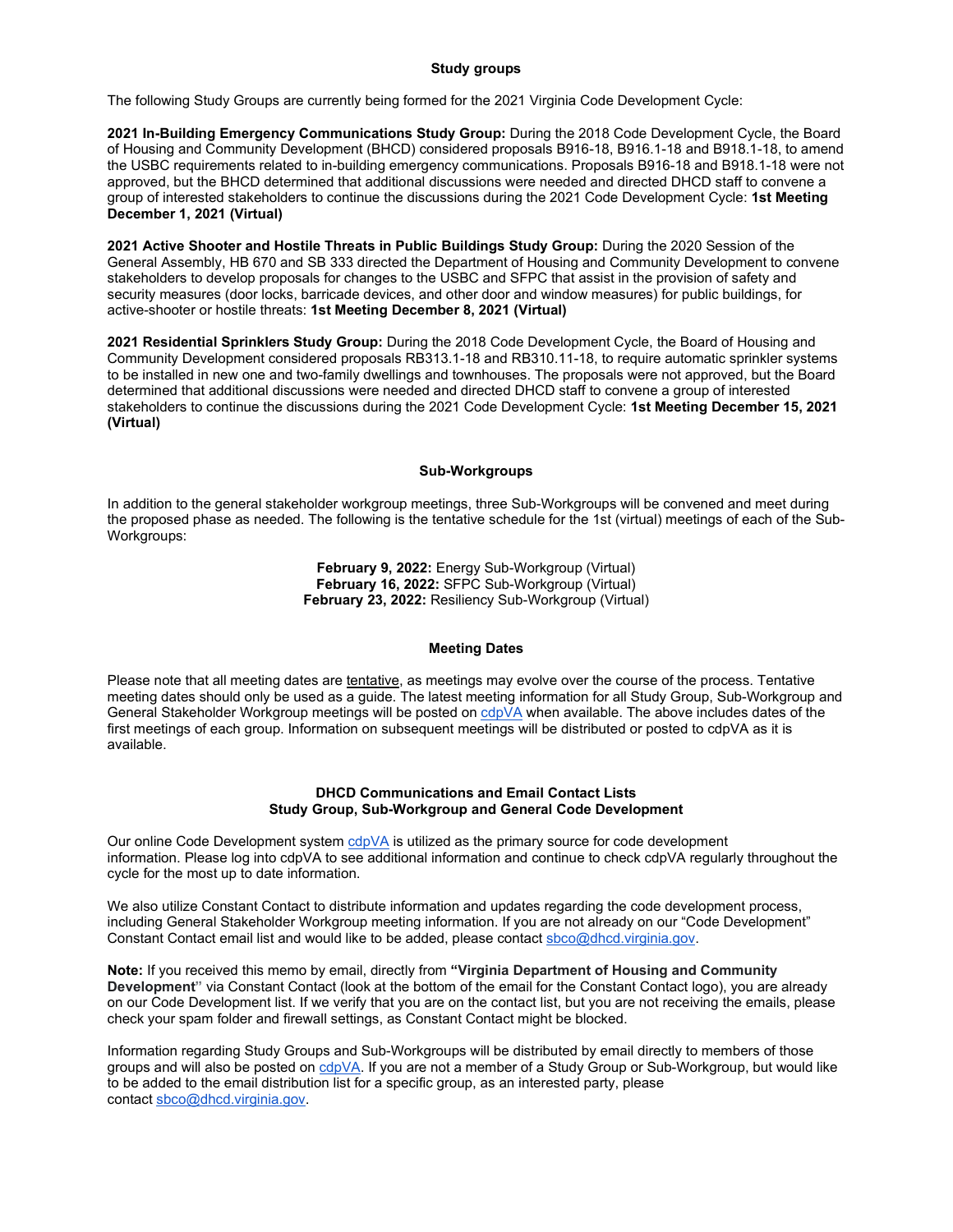# **Items for Consideration**

The following are some topics for consideration, to get the discussions jump started, as you begin preparing for the 2021 cycle. The list includes some significant changes in the 2021 I-Codes, as well as items that we are aware of in the existing regulations that need some additional attention:

**VCC 105.1 & VMC 104.4:** The procedures for code official appointment differ between the VCC and VMC. Consider coordinating the requirements in the two codes.

**VCC 110.3:** The asbestos inspection exception for dwellings is often misinterpreted as an exemption to the permit requirement for asbestos removal. Consider adding a pointer to VCC Section 108.1, item 4.

**2021 IBC:** Changes to occupancy classification and automatic fire sprinkler requirements related to distilling or brewing of alcohol beverages, as well as the storage of beer, distilled spirits and wine. A new chapter was also added to the IFC that provides clarification and specific requirements for the storage of distilled spirits and wines in barrels and casks.

**VCC 308.2 & 313.2:** Duplicated requirements for Group I assisted living facilities. Consider amending Section 308.2 to reference Section 313.2.

**VCC 310.5 & 313.2:** Duplicated requirements for Group R assisted living facilities. Consider amending Section 310.5 to reference Section 313.2.

**2021 IBC:** Sprinkler requirements for the storage, manufacture and sale of upholstered furniture and mattresses were updated and clarified. Part of this update is a new exception for single-story self-storage facilities accessed directly from the exterior.

**VCC 903.2.1.3 & 903.2.1.7:** Section 903.2.1.7 (multiple fire areas) is being interpreted by some as conflicting with the VA amendment to Section 903.2.1.3, exception 2 (automatic fire sprinkler threshold for Group A-3 places of religious worship). Consider modifying to clarify the intent of VA amendment.

**2021 IBC:** An automatic sprinkler system must now be installed in an open parking garage where a specific fire area or height threshold is exceeded.

**VCC Table 1020.1:** Review I-1 occupancy corridor fire-resistance rating reduction (0 hour).

**VCC 1112.1:** Accessible parking signage exceptions in this section are in conflict with VA law (see VCC 1106.8).

**2021 IBC:** The 2021 IBC references the 2017 edition of ICC A117.1.

**2021 IBC:** Scoping provisions added for accessibility of EV Charging Stations.

**2020 NEC 210.8(F):** Concerns have been raised related to the new GFCI requirements in the NEC for HVAC equipment.

**VCC 3001.3:** Section prescribes requirements for "... alteration, repair and maintenance " of elevators and conveying systems. Consider relocating requirements to the VEBC and VMC, as applicable.

**VCC 3005.4:** Correlate the VA exceptions with the IBC requirements for fire service access elevators and occupant evacuation elevators.

**VCC 3005.7:** Revisit VA amendment related to Machine-Room-Less Elevators to ensure consistency with current standards and technologies.

**VCC 3008.1:** Clarify section to maintain VA amendment limiting the applicability of occupant evacuation elevator (OEE) requirements to buildings over 420 ft and correlate with new IBC method for calculating the number of required OEEs. Possible fix would be deleting the word "all" from Section 3008.1.

**Accessibility:** Letter received from VA Delegate Reid recommending requiring automatic door operators (accessible push pads/buttons) on all egress doors in buildings.

**Temporary Tents:** Review and clarify/coordinate requirements in VCC, IFC and SFPC related to approval of temporary tents.